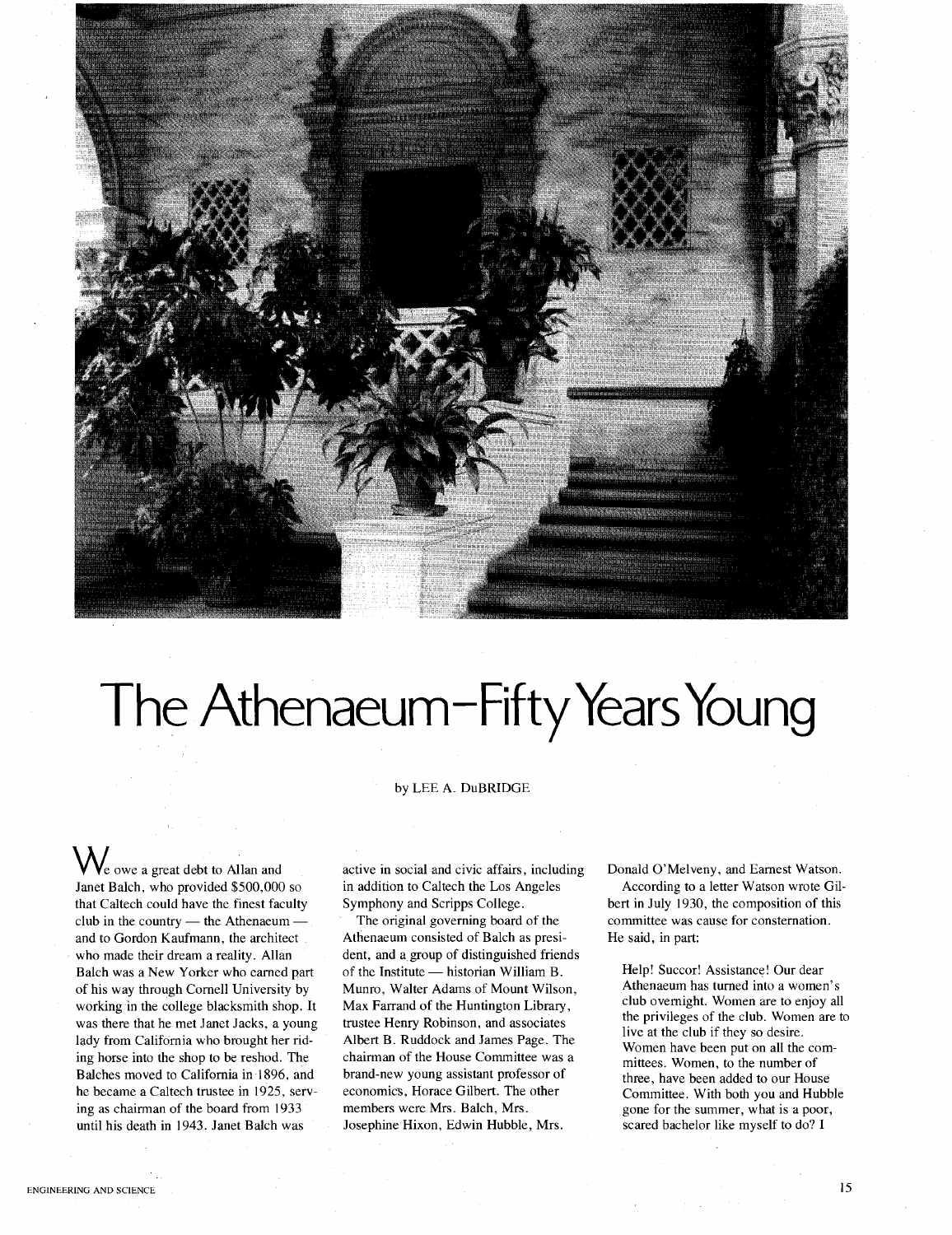## **The Athenaeum**

shall be outnumbered, outtalked, outvoted, and completely cowed before you even have a chance to return.

Apparently, a few years later things had worked out to Watson's satisfaction, for a 1937 Athenaeum bulletin listed no women as members of the House Committee. That, too, was a temporary situation, and for some years now women have again been on the roster. **In** fact, the current chairman of the committee is a woman.

Changes have taken place in other areas of Athenaeum management as well. **In** 1930 lunch cost 50 cents, dinner 75 cents, and a single room could be had for \$2.00 per night. By 1937 price increases were regretfully announced: lunch 55 cents and dinner 85 cents. Many faculty members were reluctant to join the Athenaeum when they realized that there would be monthly dues, so  $-$  as a come-on gesture - dues for them were suspended for the first year. For some time thereafter they were only \$2.00.

The first dinner for Athenaeum members was held on October 30, 1930. On November 4 there was an afternoon reception for undergraduate students and their friends, but for many years afterward no  $undergraduate - except for student wait$ ers - ever saw the inside of the club again.

Among the other early celebrations was a dinner for Associates, a series of weekly lectures, and on February 4, 1931, the big Einstein dinner. Attendance that evening was limited to Associates and their wives, and the guests and press made much of the fact that three Nobel Prizewinners were on the program — Millikan, Michelson, and Einstein - and in addition astronomers George Ellery Hale and Edwin Hubble.

Charming as the Athenaeum was from the beginning, it was not without problems. Engineering professor Robert Daugherty used to recall that at Millikan's request he spent most of the evening of that first dinner in the basement trying to get the furnace to work. Not much later a door had to be installed at the head of the stairs leading from the lobby to the basement "in order to reduce the drafts and the the flies."

The 1930s were difficult for the Insti-



The main lounge of the Athenaeum as it has appeared at three different periods in the last 50 years. Some of the furniture from the very first version (above) is still there - the octagonal table, the fire screen, and a pair of settees, for example - and pieces of the original rugs are still in use in Dabney Lounge. The tassels have long since been removed from the chandeliers. The hallmark of the lounge for most of its existence was its magnificent carpet, the Royal...

tute financially, and many a graduate student teaching assistant received his pay in the fonn of room and board at the Athenaeum instead of in cash. Several of these students took over a round table in the main dining room, and they were decidedly choosy over who should sit there. Being fond of Richard Tolman (then unmarried), they elected him an honorary member of their group. The round table boys also paid a lot of attention to the ladies they saw at the Athenaeum mostly faculty wives  $-$  and they established a scale of pulchritude for them. At the top of the list was Luddye Michal, wife of the distinguished mathematician Aristotle Michal, and the unit of beauty was named the Michal in her honor. Unfortunately, the students felt it was much too grandiose to fit many of the ladies, so  $1/100$ th of a Michal — a Kopek — was developed and applied to others. It is reported that certain of the ladies were even rated at a small fraction of that. No doubt

they had beautiful minds.

The Athenaeum has, of course, had its ups and downs, some growing out of budgetary problems and some out of differences of opinion. Some managers have been more efficient than others. The quality of food has oscillated from barely acceptable to superb. Improving the dining room's noise level by the installation of carpeting on the floor and acoustic tile on the walls and ceiling made a gracious room even more gracious. And, after years of struggle over both principles and practicalities, a liquor license was procured. At last the surreptitious pre-dinner sherry parties in the upstairs suites could be abandoned in favor of openly consumed cocktails or wine from the wellstocked cellar.

Now at the age of 50, the Athenaeum has become not only a Caltech tradition but one of the best clubs in southern Cali $fornia$   $-$  and, as always, surely rating several Michals on anybody's scale.  $\square$